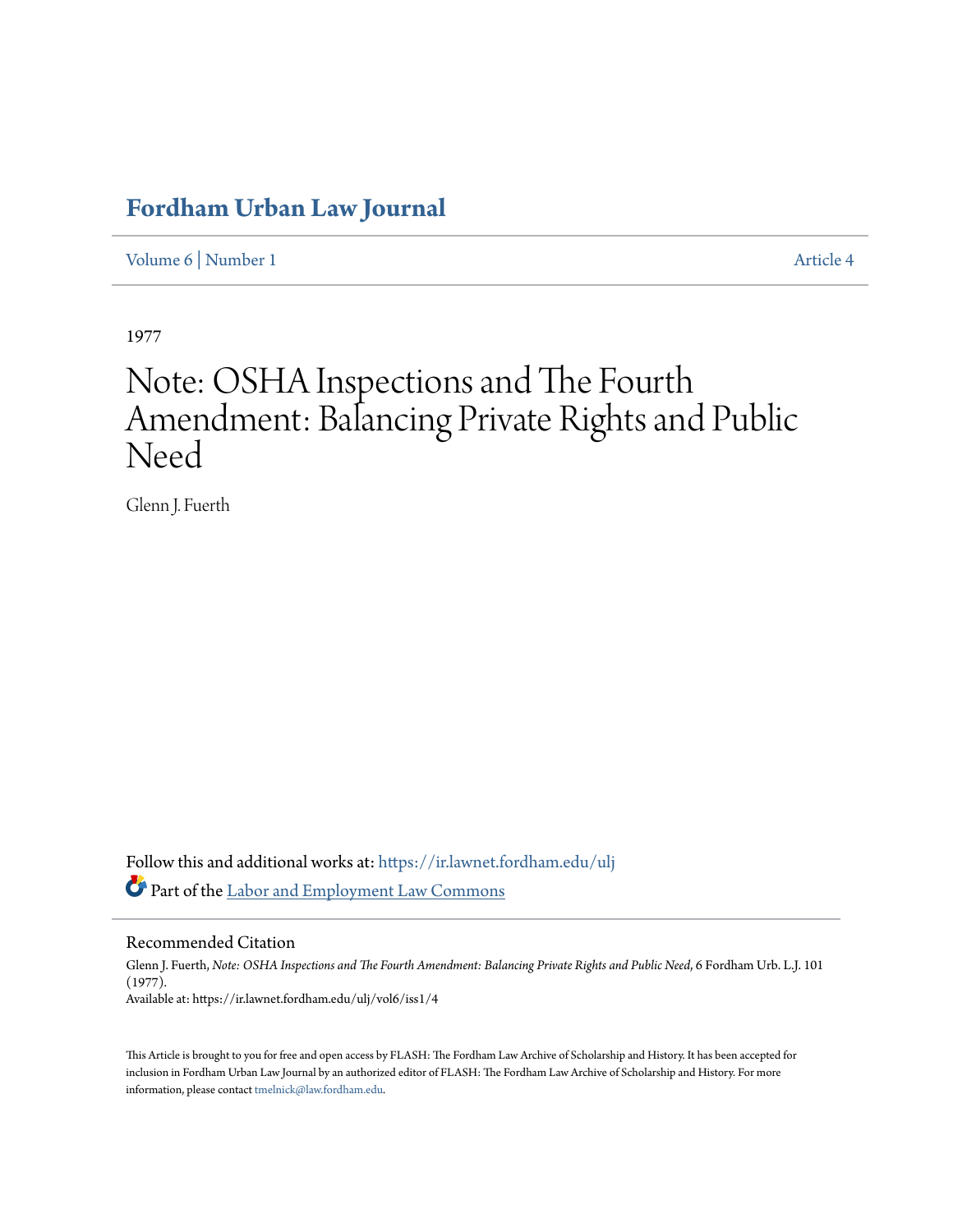## **OSHA** INSPECTIONS **AND** THE FOURTH **AMENDMENT:** BALANCING PRIVATE RIGHTS **AND** PUBLIC **NEED.**

#### **I. Introduction**

The Occupational Safety and Health Act of **1970 (OSHA),'** is the result of the Federal government's concern about safe working conditions. The purpose of **OSHA** is to assure safe and healthful working conditions and to preserve our human resources.2 To effectuate its goal of promoting industrial safety, **OSHA** authorizes the Secretary of Labor to establish mandatory occupational safety and health standards applicable to businesses affecting interstate commerce.<sup>3</sup> It also authorizes the Secretary to enter and inspect any work place during regular working hours and at other reasonable times<sup>4</sup> to ensure compliance with the health and safety standards.

2. 29 U.S.C. § 651 (1970).

*3. Id.* § 651(3). In addition, OSHA contains a general duty clause that requires both the employer and employee to abide by the occupational and safety standards promulgated by the Secretary of Labor. *Id.* § 654. This general duty clause is not a substitute for the standards, but rather allows the Secretary of Labor to insure the protection of employees who are working under special circumstances for which no standard has yet been adopted.S. REP. No. 2, 92d Cong., 1st Sess. 10, *reprinted in* [1970] U.S. Code Cong. & Ad. News 5186.

4. 29 U.S.C. § 657 (1970). Inspections, investigations and recordkeeping.

(a) Authority of Secretary to enter, inspect, and investigate places of employment; Time and Manner.

In order to carry out the purposes of this chapter, the Secretary, upon presenting appropriate credentials to the owner, operator, or agent in charge, is authorized-

**(1)** to enter without delay and at reasonable times any factory, plant, establishment, construction site, or other area, workplace or environment where work is performed by an employee of an employer; and

(2) to inspect and investigate during regular working hours and at other reasonable times, and within reasonable limits and in a reasonable manner, any such place of employment and all pertinent conditions, structures, machines, apparatus, devices, equipment, and materials therein, and to question privately any such employer, owner, operator, agent, or employee.

<sup>1. 29</sup> U.S.C. §§ 651-78 (1970). For in depth discussions of OSHA and its legislative history, *see* Gross, *The Occupational Safety & Health Act: Much Ado About Something, 3* Loy. Chi. L.J. 247 (1972); Comment, *The Occupational Safety and Health Act of 1970: An Overview,* 4 Cum.-Sam. L. Rev. 525 (1974); Note, *The Occupational Safety and Health Act of 1970: Some Unresolved Issues and Potential Problems,* 41 Geo. Wash. L. Rev. 304 (1972).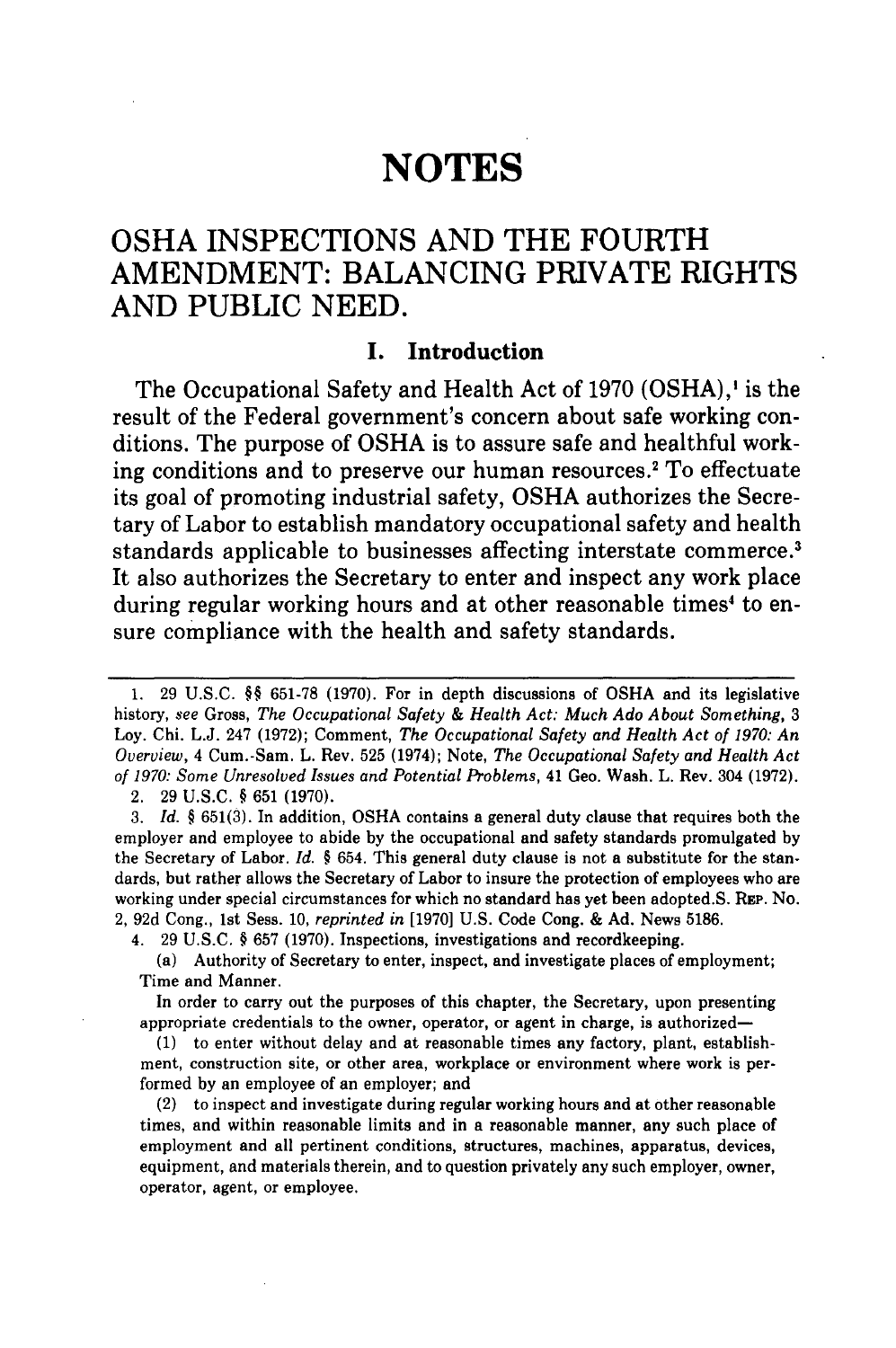The inspection provision of **OSHA** has been attacked on the ground that warrantless **OSHA** inspections violate the search and seizure safeguards of the fourth amendment<sup>5</sup> of the United States Constitution. This Note will explore recent Supreme Court decisions dealing with administrative searches and seizures and consider the effect of these decisions on fourth amendment challenges to the **OSHA** inspection provisions.

## **II. Fourth Amendment Tests**

**In** *Camara v. Municipal Court,'* appellant violated the San Francisco Housing Code7 because he refused to allow a warrantless inspection of his premises, which he used partly as a personal residence in violation of the building's commercial occupancy permit.<sup>8</sup> Appellant claimed that housing inspections, without a search warrant and not based on probable cause, violated the fourth amend**ment.** The Supreme Court held that a search warrant was required in order for city housing inspectors to investigate violations of the San Francisco Housing Code.'

In holding that the fourth amendment applied to administrative inspections of residential premises, *Camara* overruled the holding of *Frank v. Maryland*<sup>10</sup> that search and seizure safeguards of the fourth

- 8. **387** U.S. at 526-27.
- 9. *Id.* at 539.

10. 359 U.S. 360 (1959). In *Frank,* appellant violated the Baltimore City Code because she refused to allow a Baltimore City health inspector, pursuant to a complaint, to search her basement for evidence of rodent infestation. *Id.* at 361. Section 120 of Article 12 of the Baltimore City Code provided:

Whenever the Commissioner of Health shall have cause to suspect that a nuisance exists in any house, cellar or enclosure, he may demand entry therein in the day time, and if the owner or occupier shall refuse or delay to open the same and admit a free examination, he shall forfeit and pay for every such refusal the sum of Twenty Dollars.

Id.

<sup>5.</sup> The fourth amendment provides that: 'The right of the people to be secure in their persons, houses, papers, and effects, against unreasonable searches and seizures, shall not be violated, and no Warrants shall issue, but upon probable cause, supported by Oath or affirmation, and particularly describing the place to be searched, and the persons or things to be seized." U.S. **CONST.** amend. IV.

<sup>6. 387</sup> U.S. 523 (1967).

<sup>7.</sup> Section 503 of the Housing Code provided:

<sup>&</sup>quot;Authorized employees of the City departments or City agencies, so far as may be necessary for the performance of their duties, shall, upon presentation of proper credentials, have the right to enter, at reasonable times, any building, structure, or premises in the City to perform any duty imposed upon them by the Municipal Code."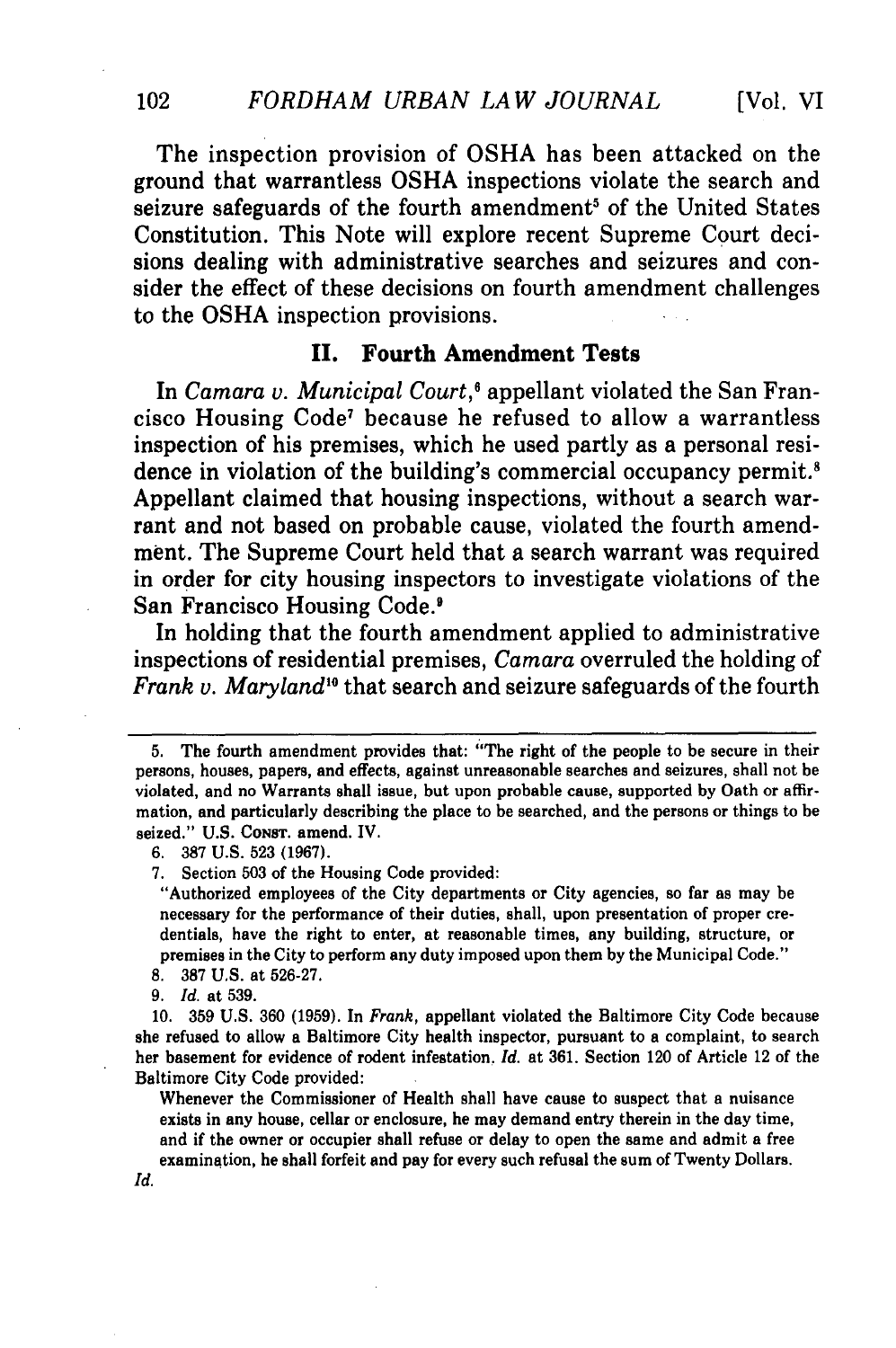amendment are only applicable to criminal investigations. **Al**though *Camara* required a search warrant, it recognized the public interest in the maintenance of safe housing conditions and specifically held that the need to conduct safety code inspections throughout a neighborhood satisfies the probable cause requirement for obtaining a warrant under the fourth amendment."

In *See v. City of Seattle,'"* the companion case to *Camara,* appellant sought reversal of a conviction for his refusal to allow a representative of the Seattle Fire Department to enter and inspect his locked commercial warehouse without a warrant and without probable cause that there was a violation of a municipal ordinance. The inspection, similar to the neighborhood inspection in *Camara,* was part of a routine, periodic city-wide canvass to ensure compliance with Seattle's Fire Code.'3

The Court held that the businessman's right to fourth amendment protection is indistinguishable from that of the private homeowner, and extended the requirement of a search warrant to administrative inspections of non-public areas of commercial premises." Mr. Justice White, writing for the majority, stated:

[T]he businessman, like the occupant of a residence, has a constitutional right to go about his business free from unreasonable official entries upon his private commercial property. The businessman, too, has that right placed in

387 U.S. at 537. "If a valid public interest justifies the intrusion contemplated, then there is probable cause to issue a suitably restricted search warrant." *Id.* at 539.

12. 387 U.S. 541 (1967).

13. *Id.* at 541. § 8.01.050 of the Seattle Fire Code provided:

Inspection of Building and Premises. It shall be the duty of the Fire Chief to inspect and he may enter all buildings and premises, except the interiors of dwellings, as often as may be necessary for the purpose of ascertaining and causing to be corrected any conditions liable to cause fire, or any violations of the provisions of this Title, and of any ordinance concerning fire hazards.

*Id.*

14. "[Aidministrative entry, without consent, upon the portions of commercial premises which are not open to the public may only be compelled through prosecution or physical force within the framework of a warrant procedure." *Id.* at 545.

The court held that the search and seizure safeguards of the fourth amendment are only applicable to criminal investigations. *Id.* at 365-67.

<sup>11.</sup> First, such programs have a long history of judicial and public acceptance. Second, the public interest demands that all dangerous conditions be prevented or abated, yet it is doubtful that any other canvassing technique would achieve acceptable results. Finally, because the inspections are neither personal in nature nor aimed at the discovery of evidence of crime, they involve a relatively limited invasion of the urban citizen's privacy.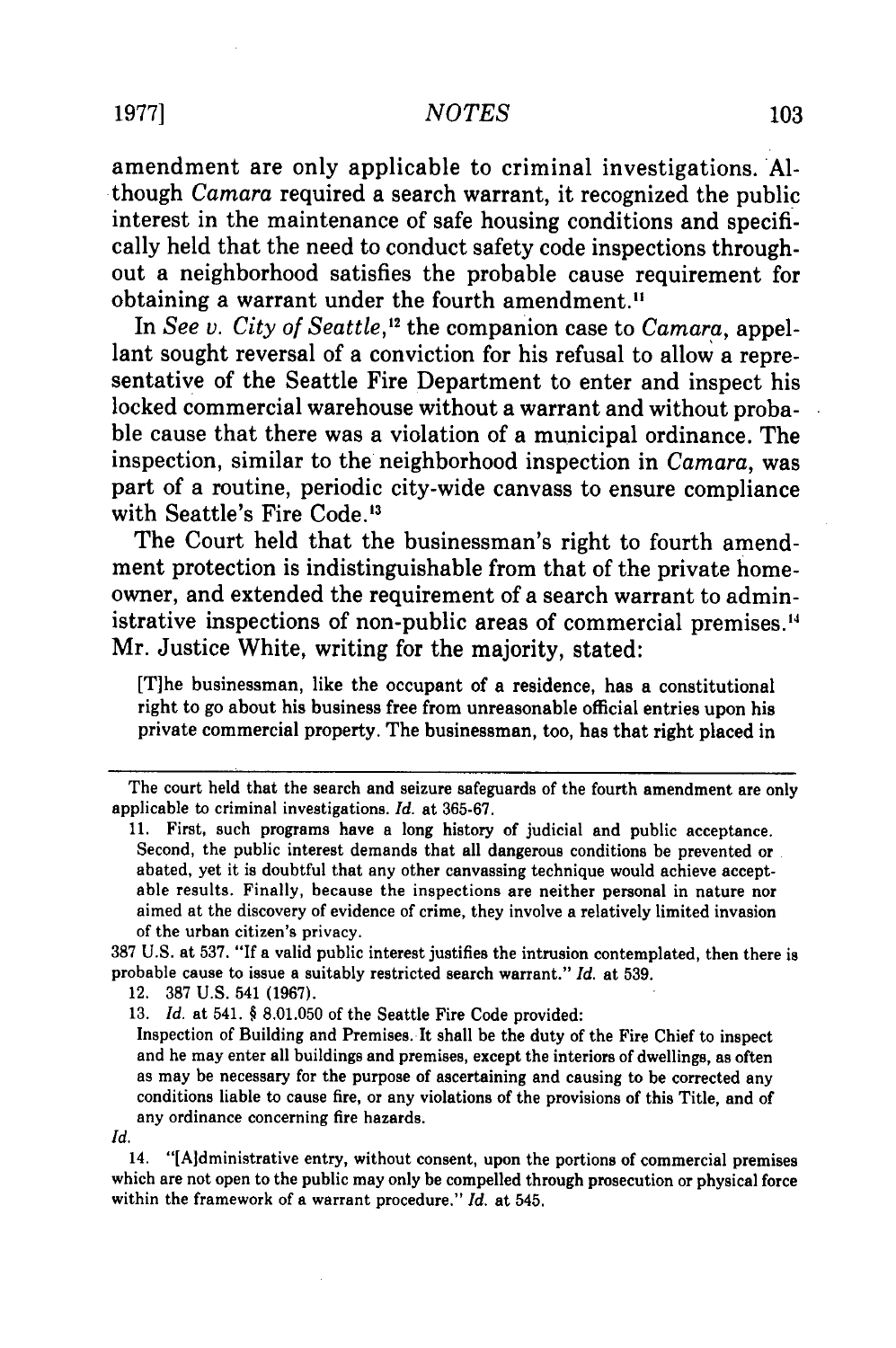jeopardy if the decision to enter and inspect for violation of regulatory laws can be made and enforced by the inspector in the field without official authority evidenced by a warrant."

The reasonableness of the public policy that the particular statute seeks to implement determines whether there is sufficient probable cause to meet the requirements of *Camara* and *See"8* for the issuance of a search warrant. *See* requires the enforcement officer to obtain a search warrant," but the need for effective enforcement of a particular statute meets the requirements of probable cause, for obtaining such a warrant.

*See* did not decide whether refusal of entry is a necessary predicate to the issuance of an administrative search warrant. Probable cause standards may be even more flexible where a search warrant is issued in advance of inspection."8 Mr. Justice Clark, dissenting in *See,* questioned the need for a search warrant at all:

It is interesting to note that in each of the cases here *[Camara* and *See]* the authorities were making periodic area inspections when the refusals to allow entry occured. Under the holding of the Court today, "probable cause" would therefore be present in each case and a "paper warrant" would issue as a matter of course. This but emphasizes the absurdity of the holding."

Several commentators share the sentiments expressed by Mr. Justice Clark. One theory is that *Camara* and *See* are not radical departures from *Frank v. Maryland,* although they require a search warrant for administrative inspections.<sup>20</sup> Another commentator suggests that since time is unimportant in the typical administrative inspection case, the best way to protect privacy would be to give

1 K. **DAvis,** ADMINISTRATIVE **LAw** TREATISE § 3.05, at **99** (1st. ed. Supp. 1970).

<sup>15.</sup> **387** U.S. at 543.

**<sup>16.</sup>** "The agency's particular demand for access will of course be measured, in terms of probable cause to issue a warrant, against a flexible standard of reasonableness that takes into account the public need for effective enforcement of the particular regulation involved." *Id.* at 545.

<sup>17.</sup> *Id.*

<sup>18.</sup> *Id.* at 545 n. 6.

**<sup>19.</sup>** *Id.* at **553** n. 4.

<sup>20.</sup> The shift in the Court's doctrine from *Frank* to *Camara* and *See* is probably only a slight one, both with respect to the increased burden on the officers and the increased protection to the private party. The burden on the officers may be no greater, because getting a search warrant is as easy as any other method of compelling compliance and may even be easier. The protection to the private party is not significantly enhanced, because warrants are likely to be issued on a wholesale basis, since the Court specifically approves area inspection.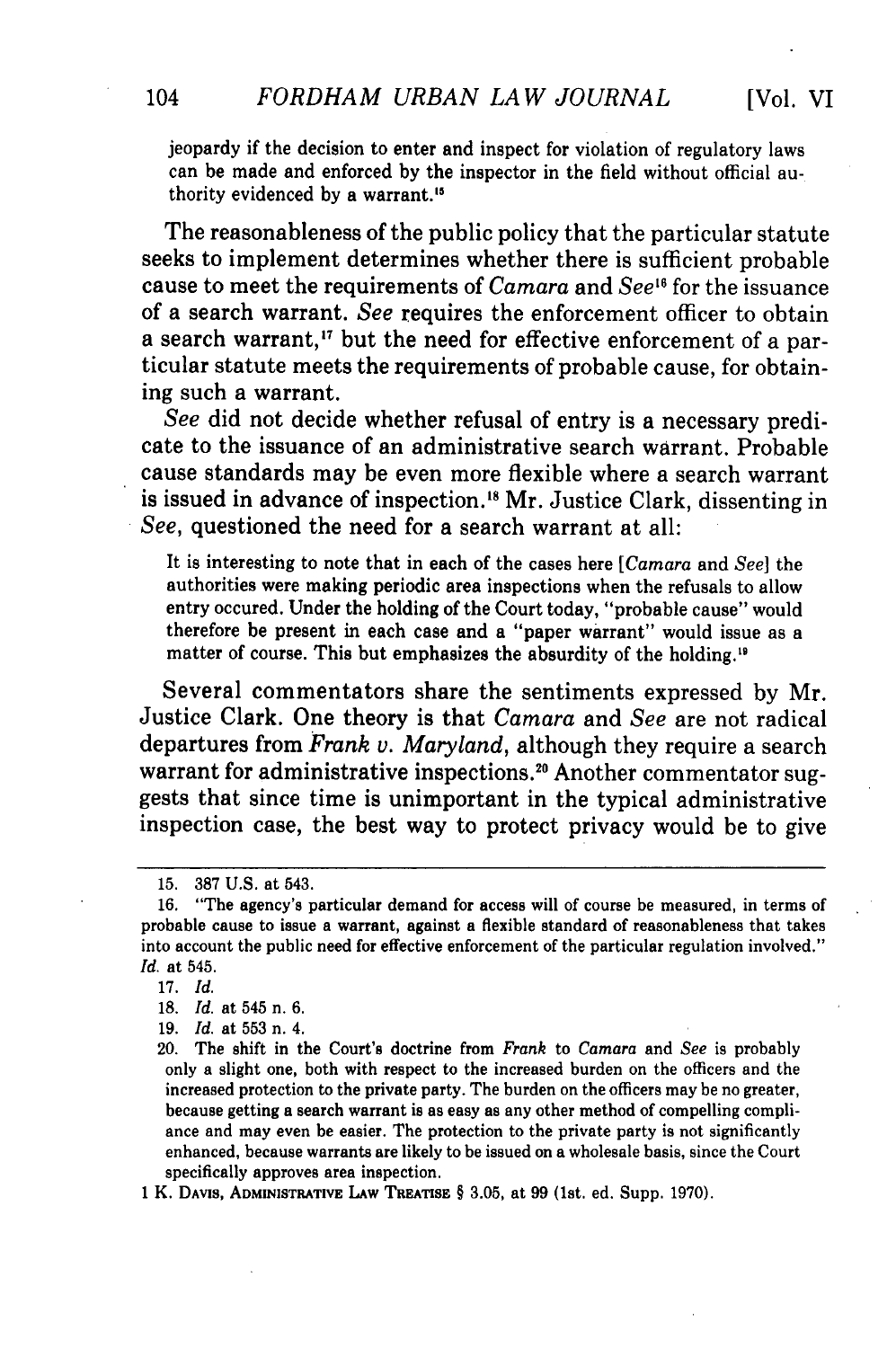notice to the private party of the officer's application for a warrant and to allow a hearing before the magistrate on the question of issuance of the warrant." **A** third view is that, in light of subsequent administrative search decisions, *Camara* and *See* are a highwater mark in the Supreme Court's application of the fourth amendment to protect the individual's right to privacy.

## **III. The** *Colonnade-Biswell* **Exception to** *Camara-See*

In *Colonnade Catering Co. v. United States,23* agents of the Alcohol and Tobacco Tax Division of the Internal Revenue Service visited a catering establishment to inspect for a possible violation of the federal excise tax law. The agents requested the president of the catering establishment to open a locked liquor storeroom. When he refused, the agents broke down the door to the storeroom and removed bottles of liquor.

The Court upheld Section **7606** of the Internal Revenue Code which grants agents of the Internal Revenue Service authority to enter premises for inspection of articles subject to tax.24 Mr. Justice Douglas expressed the opinion of the Court when he wrote:<sup>25</sup>

We agree that Congress has broad power to design such powers of inspection under the liquor laws as it deems necessary to meet the evils at hand. The general rule laid down in *See v. City of Seattle,* . **. .,** "that administrative entry, without consent, upon the portions of commercial premises which are

23. 397 U.S. 72 (1970).

24. (a) Entry during day.

The Secretary or his delegate may enter, in the daytime, any building or place where any articles or objects subject to tax are made, produced, or kept, so far as it may be necessary for the purposes of examining said articles or objects.

(b) Entry at night.

When such premises are open at night, the Secretary or his delegate may enter them while so open, in the performance of his official duties.

25. 397 U.S. at **76.**

<sup>21.</sup> LaFave, *Administrative Searches and the Fourth Amendment,* 1967 Sup. Ct. Rev. 1, 6 [hereinafter cited as LaFave, *Administrative Searches].* In Professor LaFave's opinion, enforcement was impossible as a practical matter under the traditional probable cause test because most housing code violations occur within private premises and cannot be detected from outside, most serious violations are noticeable only in the aggregate, and a relatively small number of complaints, many anonymous, are received. *Id.* at 15-16. Moreover, the typical routine inspection does not stigmatize an individual as a subject of police interest, and does not require surprise. *Id.* at 18-19.

<sup>22.</sup> *See* Note, *AFDC Caseworker's Visit to Home of Nonconsenting Welfare Recipient Not Prohibited by Fourth Amendment,* 24 Vand. L. Rev. 821, 827 (1971); Note, *Administrative Investigations of Welfare Recipients,* 22 Case W. Res. L. Rev. 581, 588 (1971).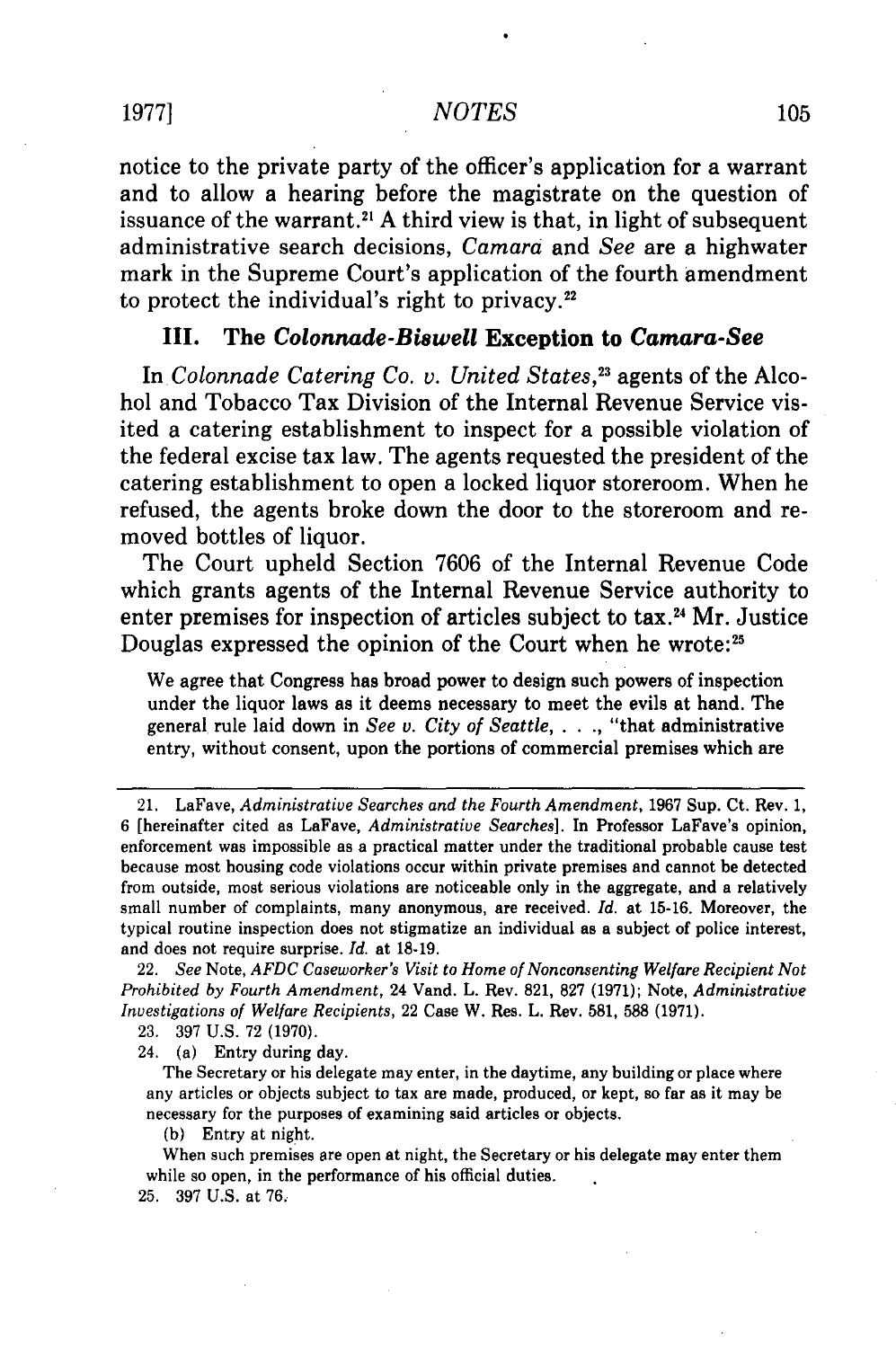not open to the public may only be compelled through prosecution or physical force within the framework of a warrant procedure"—is therefore not applicable here.

The Court made it clear that if Congress had enacted penalties other than a fine, the fourth amendment's requirement of "reasonableness" would be satisfied.26 However, the only penalty contained in the statute was a fine for failure to consent to inspec**tion.27** In the absence of statutory authorization, the forcible warrantless seizure of the liquor violated the fourth amendment.

The question of whether forcible breaking and entering, if authorized **by** statute, violates the fourth amendment, was answered in *United States v. Biswell.5* **A** police officer and a Federal Treasury agent visited respondent pawnshop owner, who had a federal license to sell sporting weapons. The agent identified himself, inspected respondent's books, and requested entry into a locked gun storeroom. Respondent asked whether the agent had a search warrant, and the agent responded that he did not. The agent contended that the Gun Control Act of 1968<sup>29</sup> authorized such inspections.<sup>30</sup> Wher respondent unlocked the storeroom, the Treasury agent found and

Any owner of any building or place, or person having the agency or superintendence of the same, who refuses to admit any officer or employee of the Treasury Department acting under the authority of Section **7606** (relating to entry of premises for examination of taxable articles) or refuses to permit him to examine such article or articles, shall, for every such refusal, forfeit **\$500.**

**27.** Mr. Justice Douglas explained the distinctive characteristics of the liquor industry that result in allowing warrantless administrative inspections but for the specific statute involved:

We deal here with the liquor industry long subject to close supervision and inspection. As respects that industry, and its various branches including retailers, Congress has broad authority to fashion standards of reasonableness for searches and seizures. Under the existing statutes, Congress selected a standard that does not include forcible entries without a warrant. It resolved the issue, not **by** authorizing forcible, warrantless entries, but **by** making it an offense for a licensee to refuse admission to the inspector.

**397 U.S.** at **77.**

**29. 18 U.S.C.** §§ **921-28 (1970).**

**30. 18 U.S.C. §923 (1970).**

The Secretary may enter during business hours the premises (including places of storage) of any firearms or ammunition importer, manufacturer, dealer, or collector for the purpose of inspecting or examining **(1)** any records or documents required to be kept. **. .** and (2) any firearms or ammunition kept or stored **by** such importer, manufacturer, dealer, or collector at such premises.

<sup>26. 397</sup> U.S. at 77.

I.R.C. §7342. **PENALTY FOR REFUSAL TO PERMIT ENTRY OR EXAMINATION.**

**<sup>28.</sup>** 406 **U.S. 311 (1972).**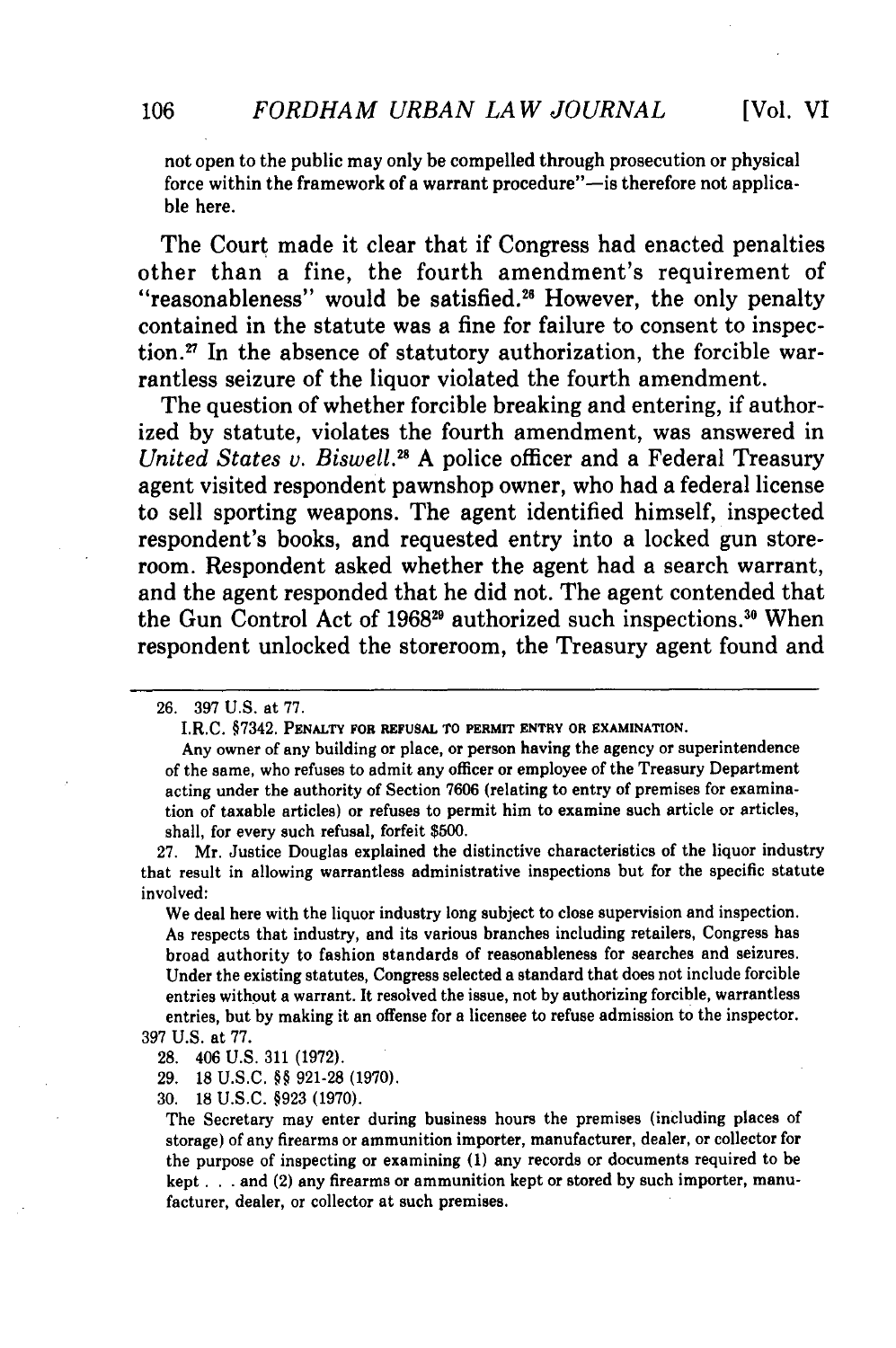confiscated two rifles for which respondent did not possess a license. 3 '

The Court upheld the warrantless seizure because "in the context of a regulatory inspection system of business premises that is carefully limited in time, place, and scope, the legality of the search depends not on consent but on the authority of a valid statute."<sup>32</sup> Although the federal policy of close supervision of the gun industry did not have as long a history as supervision of the liquor industry, the Court concluded that inspecting the firearm industry is a valid public policy.3 It held that requiring a search warrant to inspect gun importers, dealers, manufacturers and collectors would frustrate the efficacy of gun control. <sup>34</sup>

*Colonnade* and *Biswell* create an exception to the general rule prohibiting warrantless administrative inspections. When specifically authorized **by** a licensing statute, a warrantless search does not violate the fourth amendment.<sup>35</sup> Even though the Court emphasized that this exception applies only within the confines of a specific statute, numerous commentators objected to the exception under any circumstances. One critic charged that in *Biswell* the Court rejected judicial precedent for judicial expediency because it placed the public's need for warrantless inspections ahead of the individual

**35.** *See* **1972** Wash. **U.** L. **Q. 313, 327.** Consent to the search is another exception. In *United States v. Thriftimart, Inc.,* 429 **F.2d** 1006 (9th Cir.), *cert. denied,* 400 U.S. 926 (1970), the court stated that any manifestation of assent "no matter how casual" could reasonably be accepted as proper consent. 429 F.2d at 1010. This approach is accepted even if the person is not aware of his rights. United States v. Hammond Milling Co., 413 F.2d 608 (5th Cir. 1969) *cert. denied* 396 U.S. 1002 (1970); cf. United States v. Kendall Co., 324 F. Supp. 628 **(D.** Mass. 1971); United States v. Morton Provision Co., 294 F. Supp. **385 (D.** Del. 1968) (consent obtained without apprising the defendants that the investigation and any evidence discovered could be used against them). Emergency is the third exception. "Since our holding emphasizes the controlling standard of reasonableness, nothing we say today is intended to foreclose prompt inspections, even without a warrant, that the law has traditionally upheld in emergency situations." Camara v. Municipal Court, 387 U.S. at **539.** *Camara* also cited: Jacobson v. Massachusetts, 197 U.S. 11 (1905); Compagnie Francaise v. Board of Health, 186 U.S. 380 (1902); Kroplin v. Truax, 119 Ohio St. 610, 165 N.E. 498 (1929).

<sup>31. 406</sup> U.S. at 312.

<sup>32.</sup> *Id.* at 315.

<sup>33.</sup> *Id.*

<sup>34.</sup> *Id.* at 316. Mr. Justice White stated: **"[Ilf** inspection is to be effective and serve as a credible deterrent, unannounced, even frequent, inspections are essential. In this context, the prerequisite of a warrant could easily frustrate inspection; and if the necessary flexibility as to time, scope, and frequency is to be preserved, the protections afforded **by** a warrant would be negligible." *Id.*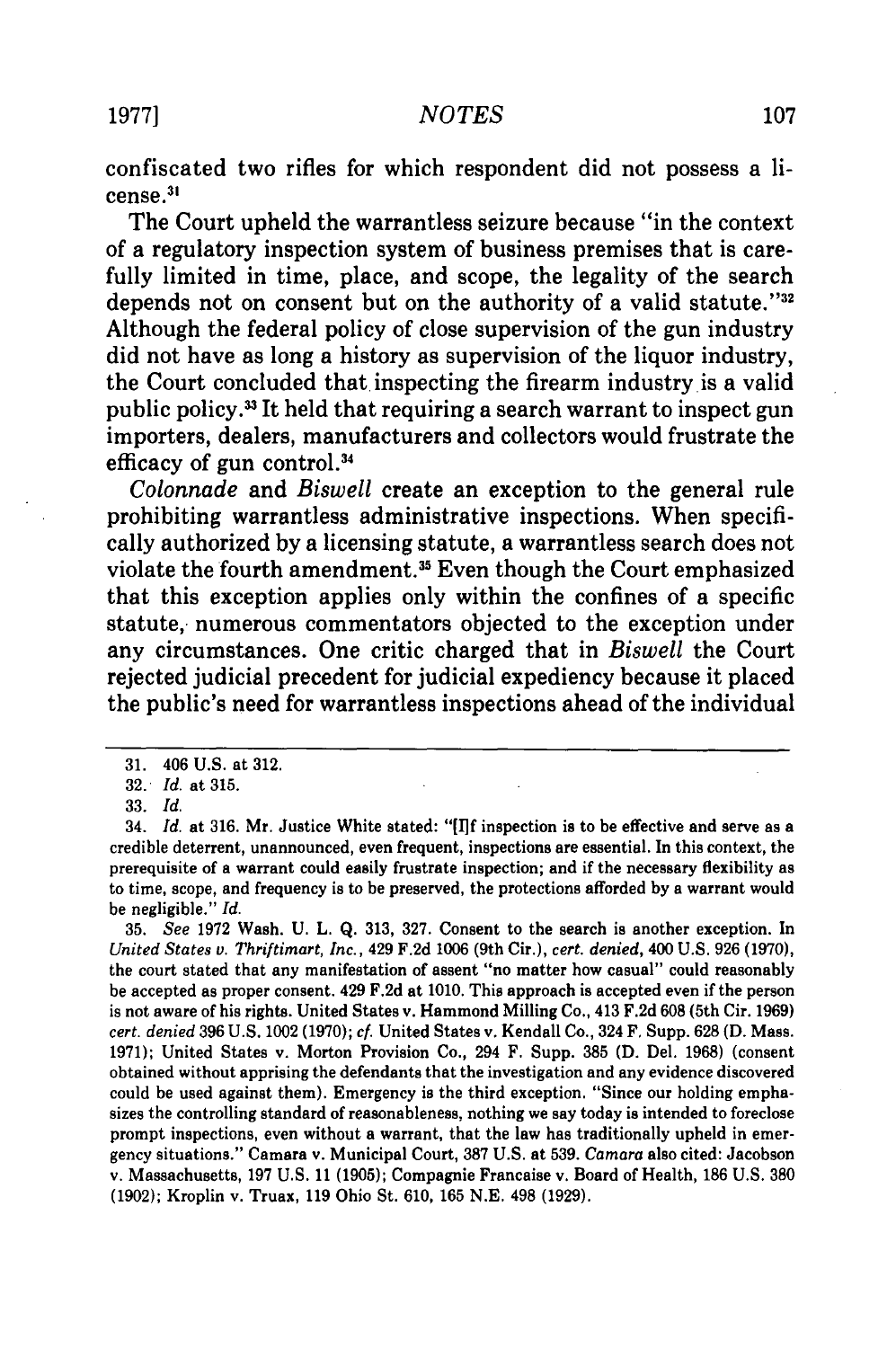citizen's right to privacy. 6 Other critics charged that *Colonnade* and its extension in *Biswell* create the potential for harassment by overzealous officials<sup>37</sup> and the possibility that treasury agents, under the guise of searching for weapons, may work in collusion with local police to search for narcotics, stolen property or other incriminating evidence.<sup>38</sup> In contrast, other writers noted that businessmen in extensively regulated industries impliedly consent to warrantless inspections" and that a sufficiently precise statute serves the same function as a search warrant.<sup>40</sup> One commentator even called for extension of the *Biswell* reasoning to such regulatory agencies as the Interstate Commerce Commission (ICC). 4' The Supreme Court decision in *See* suggests application of both points of view in future decisions. As the majority in *See* stated: "[a]ny constitutional challenge to such programs can only be resolved, as many have been in the past, on a case-by-case basis under the general Fourth Amendment standard of reasonableness."<sup>42</sup>

## IV. Application of the *Camara-See* and *Colonnade-Biswell* Rules

The Supreme Court's flexible<sup>43</sup> construction of the fourth amendment is illustrated by *Air Pollution Variance Board v. Western Alfalfa Corp."* An inspector of the Colorado Department of Health entered the outdoor premises of respondent Western Alfalfa without the knowledge or consent of its president. The purpose of the daylight inspection, which was carried out without a warrant, was to conduct an air pollution test. The inspector found that smoke emit-

42. 387 U.S. at 546.

<sup>36. 11</sup> Duq. L. Rev. 253, 258 (1972).

<sup>37.</sup> Greenberg, *The Balance of Interests Theory and the Fourth Amendment: A Selective Analysis of Supreme* Court *Action Since Camara and See,* 61 Calif. L. Rev. 1011, 1023 (1973).

<sup>38. 22</sup> Cath. L. Rev. 496, 502 (1973).

<sup>39. 43</sup> Miss. L. J. 562, 567 (1972).

<sup>40. 49</sup> Notre Dame Law. 879, 890 (1974). *See* note 58 *infra.*

<sup>41.</sup> Schwartz, *Administrative Law Cases During 1972,* 25 Ad. L.Rev. 97, 110 (1973).

<sup>43. &</sup>quot;The Fourth Amendment proscription against 'unreasonable .**.** .seizures,' applicable to the States through the Fourteenth Amendment, must not be read in a vacuum. A seizure reasonable . . . as to one type of material in one setting may be unreasonable in a different setting or with respect to another kind of material." Roaden v. Kentucky, 413 U.S. 496, 501 (1973).

<sup>44. 416</sup> U.S. 861 (1974).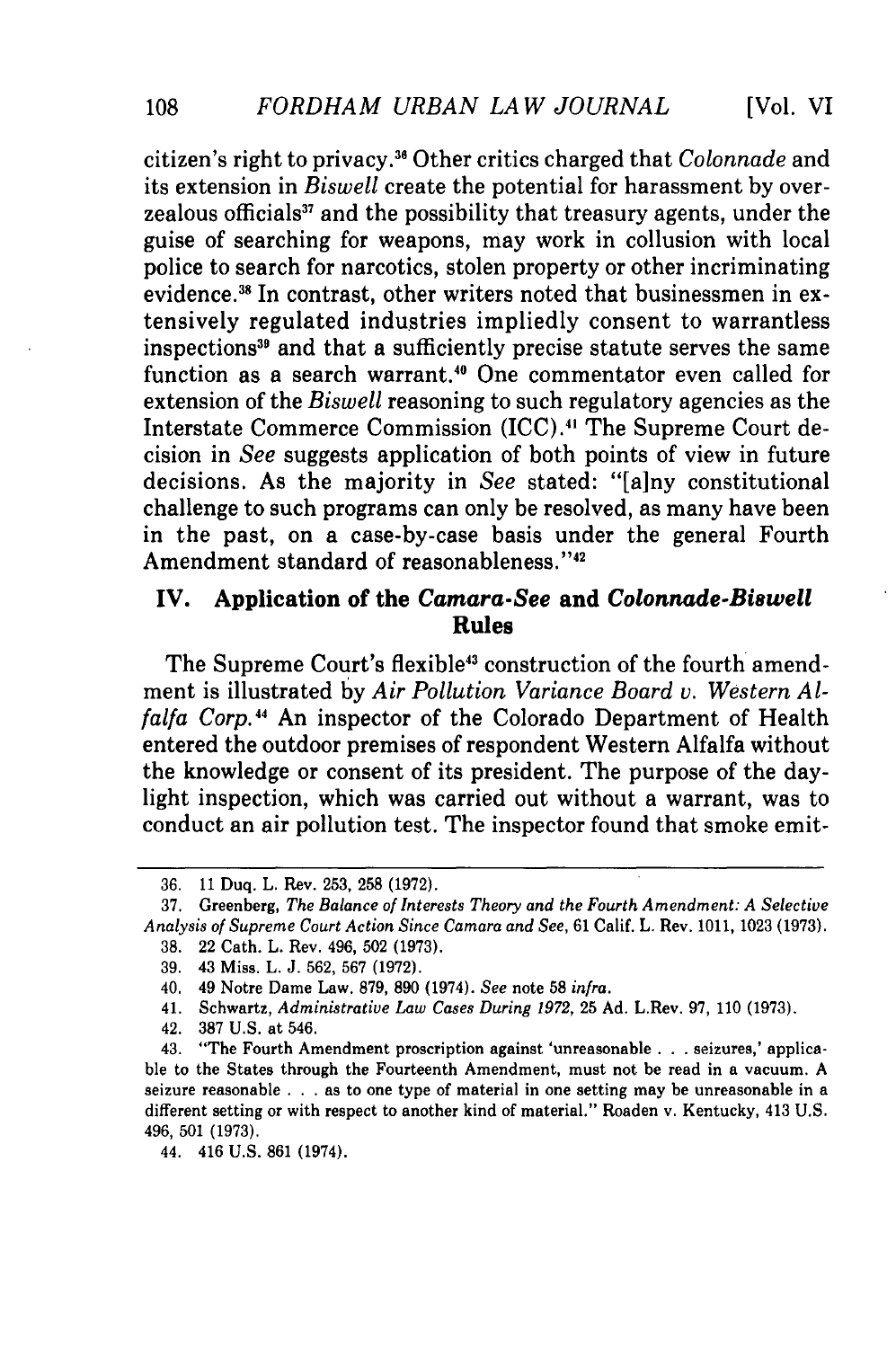ted from Western Alfalfa's chimneys violated air quality standards.45

The Court held that there was no violation of the fourth amendment because the inspection was not an invasion of privacy comparable to that in either *Camara* or *See.*<sup>46</sup> Rather the inspection concerned sights seen in the "open fields"47 which are not protected **by** the fourth amendment.<sup>48</sup>

In *Western Alfalfa,* the company's expectation of privacy was not violated because the inspector did not enter a private area." This was not the case in *United States v. Del Campo Baking Mfg. Co.,50* which involved an inspection pursuant to the Food, Drug, and Cosmetic Act.<sup>51</sup>

In *Del Campo,* **FDA** inspectors made a routine warrantless inspection of defendants' premises pursuant to Section 374 of the Food, Drug, and Cosmetic Act.<sup>52</sup> As a result of material seized during the inspection, the defendants faced criminal prosecution for the introduction and delivery of adulterated food<sup>53</sup> into interstate commerce.

The United States District Court for the District of Delaware,

47. Hester v. United States, 265 U.S. 57, 59 (1924).

48. *Id.* "The invasion of privacy **...** if it can be said to exist, is abstract and theoretical." 416 U.S. at 865.

49. *See* note 47 supra. This was not the type of inspection involved in *Camara, See, Biswell,* and *Colonnade.*

50. 345 F. Supp. 1371 (D. Del. 1972).

51. 21 U.S.C. §§ 301-92 (1970).

52. 21 U.S.C. §374 provides:

(a) Right of agents to enter; scope of inspection; notice; promptness; exclusions.

For purposes of enforcement of this chapter, officers or employees duly designated by the Secretary, upon presenting appropriate credentials and a written notice to the owner, operator, or agent in charge, are authorized (1) to enter, at reasonable times, any factory, warehouse, or establishment in which food, drugs, devices, or cosmetics are manufactured, processed, packed, or held, for introduction into interstate commerce or after such introduction, or to enter any vehicle being used to transport or hold such food, drugs, devices, or cosmetics in interstate commerce; and (2) to inspect, at reasonable times and within reasonable limits and in a reasonable manner, such factory, warehouse, establishment, or vehicle and all pertinent equipment, finished and unfinished materials; containers, and labeling therein . **. ..**

53. 345 F. Supp. at 1373.

<sup>45.</sup> *Id.* at 862-63.

<sup>46.</sup> Writing for the Court, Mr. Justice Douglas emphasized that: "[tihe field inspector did not enter the plant or offices. He was not inspecting stacks, boilers, scrubbers, flues, grates, or furnaces; nor was his inspection related to respondent's files or papers." *Id.* at 864- 65.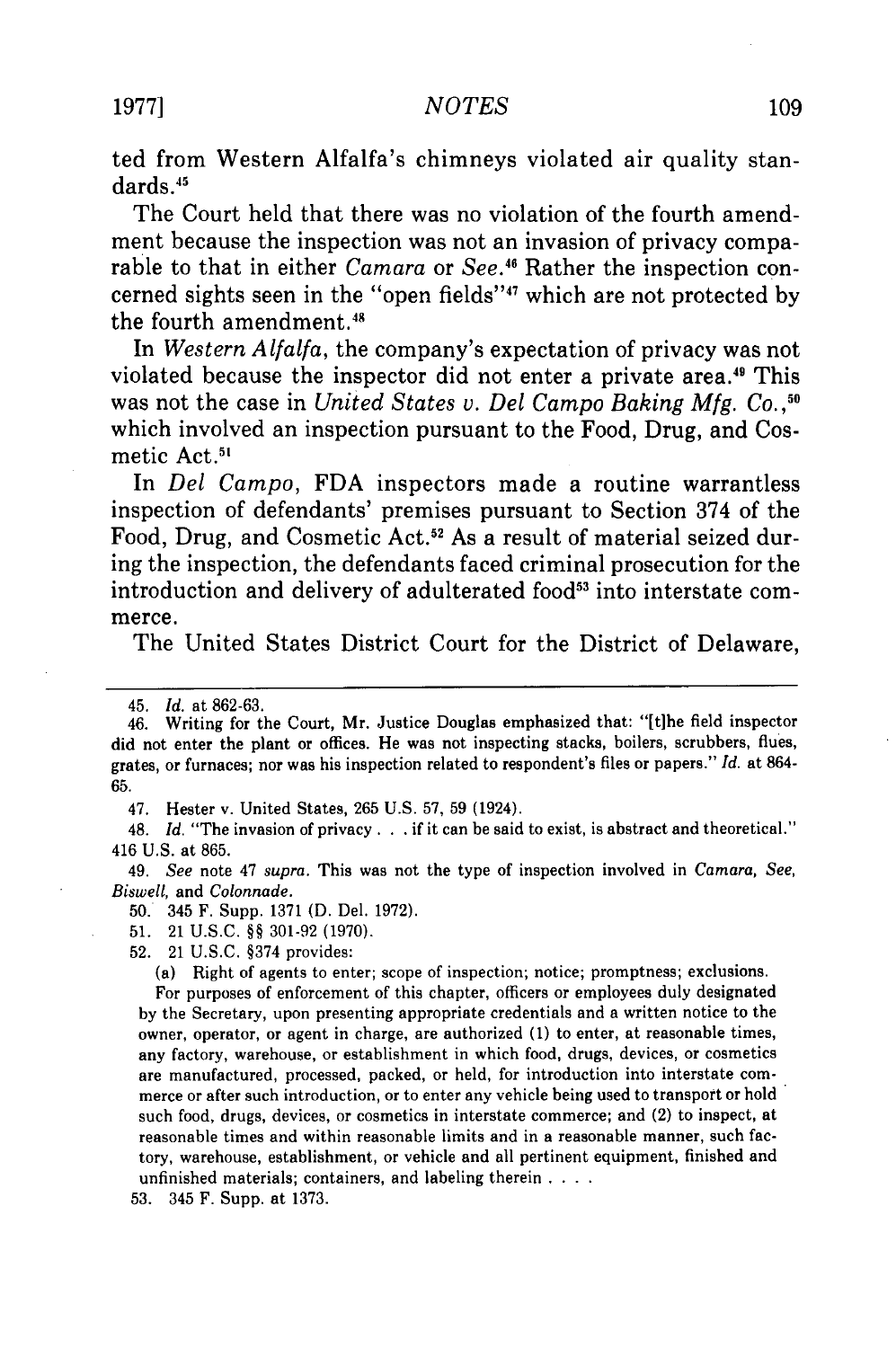relying on *Biswell,* held that consent to the inspection was not at issue. 54 In so holding, *Del Campo* equated the pervasive regulation of the Food, Drug, and Cosmetic Act with the federal license in *Biswell.* The court stated:

The fact that Congress has not required the Del Campo business to obtain federal licenses to operate is wholly immaterial. Defendants' business of manufacturing, processing, packing and distributing food products for introduction into interstate commerce is as "pervasively regulated" by the Federal Food, Drug and Cosmetic Act, and the regulations promulgated thereunder, as if it were federally licensed. No rational or valid distinction can be drawn for compliance inspections between a federally licensed business and one so completely regulated by the Act under the commerce power. The rationale of *Biswell* makes no such differentiation. The inspection, as conducted of the defendants' facilities, was entirely proper under *Biswell*.<sup>55</sup>

In *United States v. Business Builders, Inc.*,<sup>56</sup> the facts were similar to those in *Del Campo."* The United States District Court for the Northern District of Oklahoma relied on *Biswell* to hold that a warrantless administrative search which is "carefully limited in time, place and scope **. ..**does not depend on consent but on the authority of a valid statute."58 The court in *Business Builders* viewed the public interest in regulation of the food industry as more important than regulation of the liquor and firearms industries.<sup>59</sup> The decision reinforces the Food, Drug, and Cosmetic Act's place in the *Biswell-line* of administrative search decisions."

57. 354 F. Supp. at 142.

58. *Id.* at 143, *quoting* United States v. Biswell, 406 U.S. 311, 315 (1972). "In effect, the statute takes the place of a valid search warrant." 354 F. Supp. at 143.

59. Id. at 143 n.1. The court stated:

Presumably, federal interest in liquor is pecuniary, due to thegreat amount of taxes collected from that industry. Likewise, federal interests in firearms is the prevention of violent crime. However, it would seem to this Court that the public health and welfare under any system of values would be more important than revenue and suppression of criminal activity.

*Id.*

60. *See* United States v. Acri Wholesale Grocery Co., 409 F. Supp. 529 (S.D. Iowa 1976)(photographic evidence held to be within ambit of reasonable warrantless administrative search).

110

<sup>54.</sup> *Id.* at 1376. "The thrust of the opinion is that there is no issue of consent to a regulatory inspection conducted without a warrant when such **a** compliance inspection is authorized by federal statute in a 'pervasively regulated business.' " *Id.*

<sup>55.</sup> *Id.* at 1377.

<sup>56. 354</sup> F. Supp. 141 (N.D. Okla. 1973). *See also* United States v. Litvin, 353 F. Supp. 1333 (D.D.C. 1973).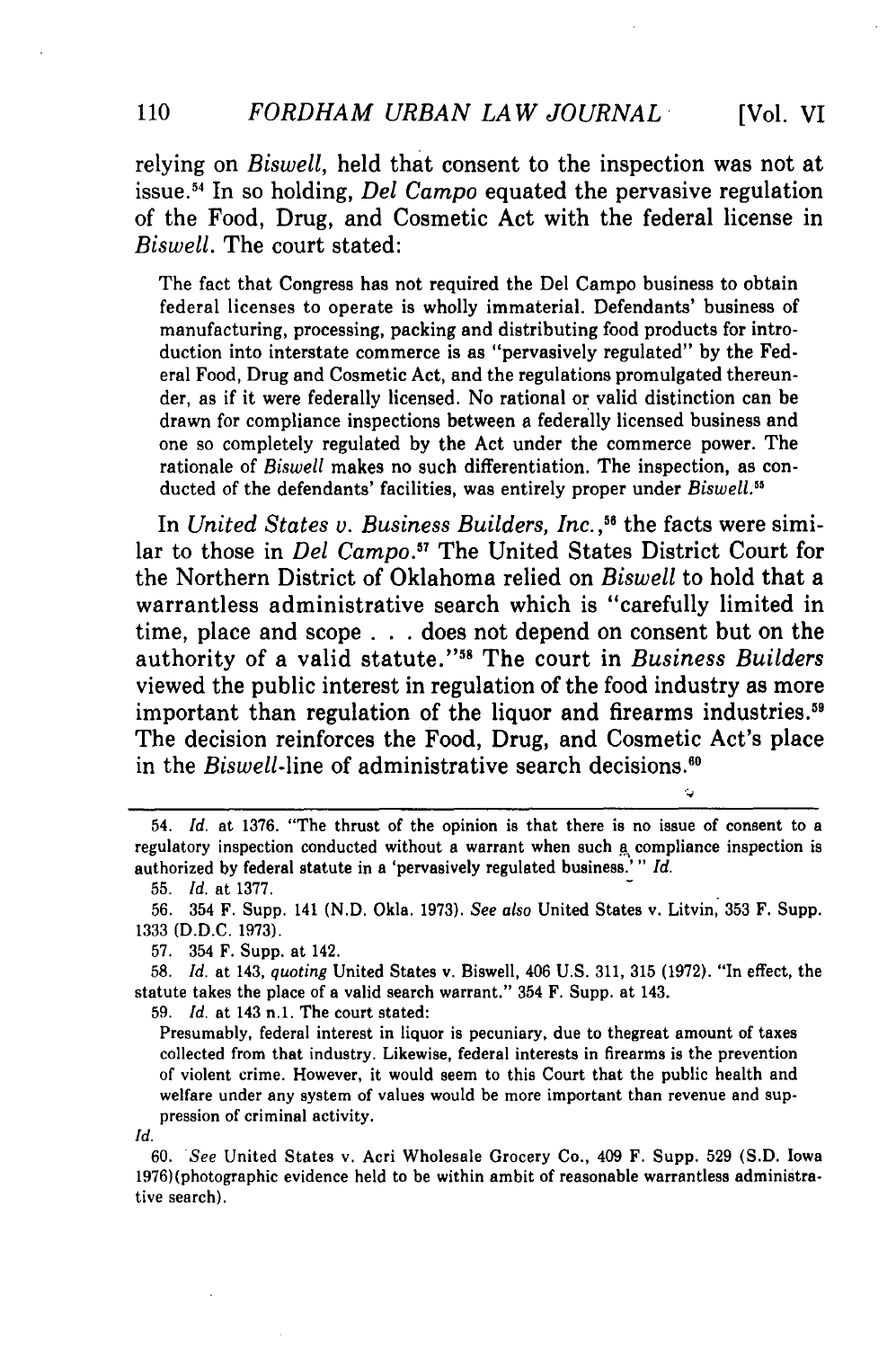The *Camara-See* and *Colonnade-Biswell* rules provide the framework for determining the relationship<sup>61</sup> between the fourth amendment and administrative searches. Some commentators read *Colonnade* and *Biswell* as applicable only to the liquor and firearms fields;" however, lower courts occasionally apply these same rules to other regulated areas.<sup>63</sup>

## **V. OSHA Inspections and the Fourth Amendment**

## **A. The Isolation of** *Brennan v. Buckeye Industries, Inc.*

In *Brennan v. Buckeye Industries, Inc.,64* an **OSHA** inspector attempted an inspection of the premises of Buckeye Industries without a warrant.<sup>65</sup> Buckeye Industries did not have any citations for violations of **OSHA,** nor were there any employee complaints of unsafe working conditions." Nevertheless, the Secretary sought and received a court order compelling Buckeye Industries to submit to an inspection.<sup>67</sup>

The United States District Court for the Southern District of Georgia held that the *Colonnade* and *Biswell* decisions govern **OSHA** inspections." In allowing the inspection the court focused on the specific **OSHA** warrantless inspection provisions." "It is clear that the Act confers no right upon any representative of the Secretary to make inspections or searches unconnected with the objects of the legislation. The right to inspect is confined to structures,

**67.** 374 F. Supp. at **1351-52.**

**68.** Chief Judge Lawrence relied on the decisions in *Biswell, Terraciano,* and *Youghiogheny. See Brennan v. Buckeye Industries, Inc.: The Constitutionality of a OSHA Warrantless Search,* **1975** Duke L.J. 406, 413 **(1975),** where the author properly criticized the *Buckeye* court's reliance on these cases involving regulated industries. Buckeye Industries manufactured clothing which is not a regulated industry. 374 F. Supp. at **1351.**

**69.** *Id.* at **1356.**

**<sup>61.</sup>** *See* Administrative Searches and the Implied Consent Doctrine: Beyond the Fourth Amendment, 43 Brooklyn L. Rev. **91 (1976).**

**<sup>62.</sup>** Currie, *OSHA,* **1976** ABF Res.J. **1107, 1159 (1976).**

**<sup>63.</sup>** United States *ex rel.* Terraciano v. Montanye, 493 **F.2d 682 (2d** Cir.), *cert. denied,* 419 **U.S. 875** (1974) (licensed pharmacies); Youghiogheny **&** Ohio Coal Co. v. Morton, 364 F. Supp. 45 **(S.D.** Ohio **1973)** (mine safety).

<sup>64. 374</sup> F. Supp. **1350 (S.D.** Ga. 1974).

**<sup>65. 29</sup> U.S.C.** §657(a) **(1970).**

**<sup>66.</sup>** The Secretary or his authorized representative may conduct an investigation at the instigation of any employee or employee representative who believes that a violation of a safety or health standard exists and that it threatens an employee's physical safety or presents an imminent danger. *Id.* **§657(f)(1).**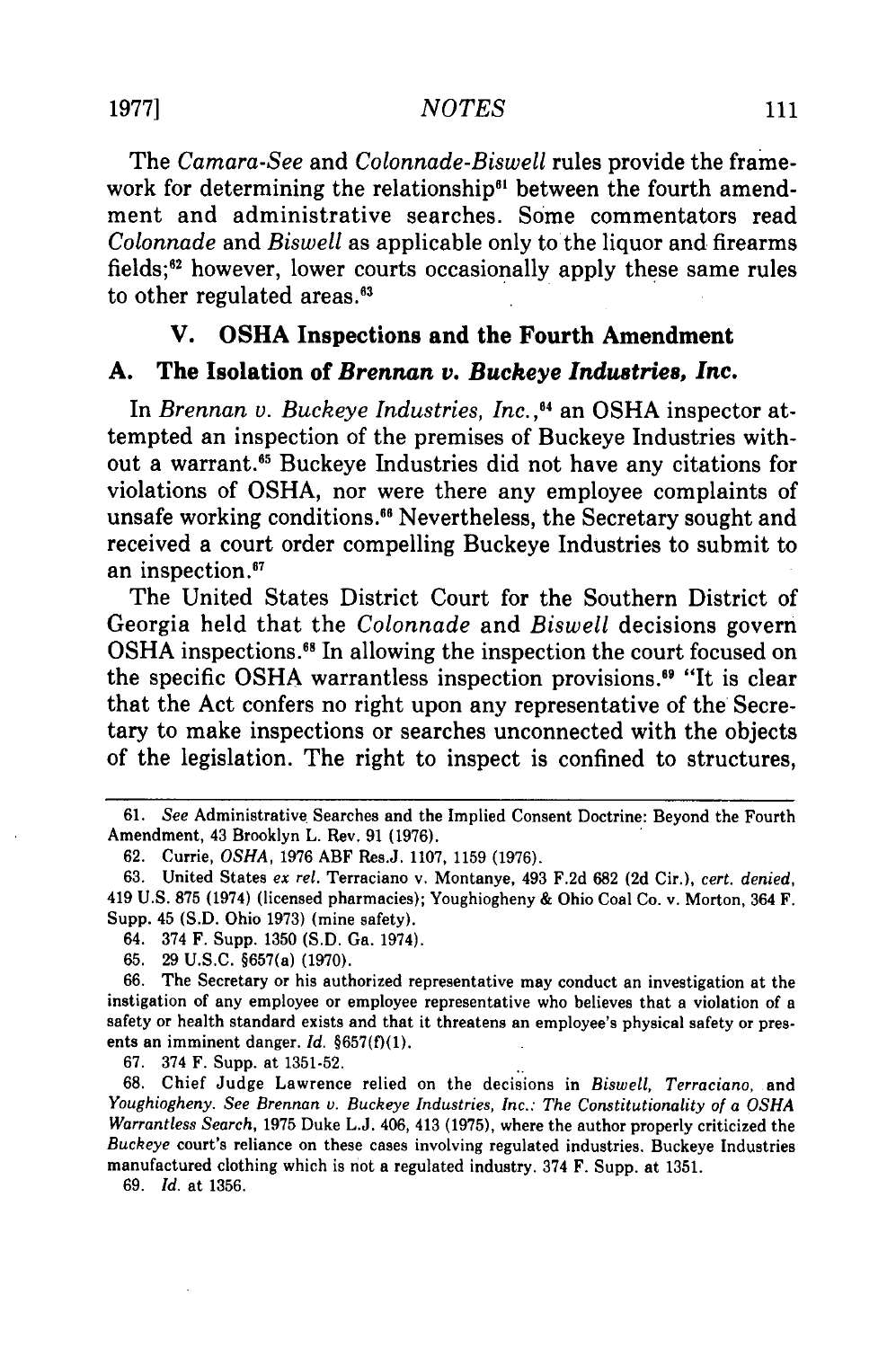machines, equipment and material as well as conditions having relevance to those purposes."<sup>70</sup> In addition, the *Buckeye* court emphasized that a requirement of a search warrant to conduct **OSHA** inspections would frustrate the purpose of surprise inspections.7 ' This is clearly an erroneous view of *Camara* and *See*,<sup>72</sup> and subsequent **OSHA** inspection decisions repudiated it.

## B. **OSHA Inspections Require a Search Warrant**

In *Brennan v. Gibson's Products, Inc.,"* OSHA inspectors attempted to inspect the non-public area of a shoe store to determine if its owner was complying with **OSHA** regulations. Lacking probable cause, the Secretary did not seek a search warrant but rather sought a court order compelling the store to submit to inspection.<sup>74</sup> The United States District Court for the Eastern District of Texas denied the Secretary's petition on the ground that a warrantless **OSHA** inspection violates the fourth amendment."5 The *Gibson's Products* court noted that **OSHA** inspections encompass all forms of industry<sup>76</sup> and therefore warrantless inspections would permit a

71. The court stated:

Viewed in the frame of the regulatory powers of the federal government and the compelling need for unannounced inspections, there is no unreasonable entry under the Fourth Amendment. The necessity of showing probable cause as a requisite would serve to destroy the object of the legislation. In effect, it would require an employee to report a violation in order for any investigation to be made as a predicate to corrective action.

374 F. Supp. at 1354.

72. The correct interpretation is that inspections may be made without probable cause. *See* Currie, *OSHA,* 1976 ABF Res. J. at 1159.

73. 407 F. Supp. 154 (E.D. Tex. 1976).

74. *Id.* at 155-56.

75. *Id.* at 156. "[biroad and indiscriminate inroads on fourth amendment safeguards, wrought in the name of administrative expedience and weighty governmental interest, are to be viewed with no [great] favor *.... " Id.* at 161.

76. "It [OSHAI thus embraces indiscriminately steel mills, automobile plants, fishing boats, farms and private schools, commercial art studios, accounting offices, and barber shops-indeed, the whole spectrum of unrelated and disparate activities which compose private enterprise in the United States." *Id.*

<sup>70.</sup> *Id.* at 1354. The Buckeye court ignored the *Western Alfalfa* decision, where Mr. Justice Douglas implied that if the inspector entered private areas he would have violated the fourth amendment. *See* note 47 supra. Moreover, the *Buckeye* court took an incorrectly narrow view of OSHA's scope. OSHA does not just apply to structures and machinery. As one Senator observed, OSHA applies to ". **.** . every business affecting commerce in the entire United States, ranging anywhere from a big steel company to a shoeshine shop." 116 Cong. Rec. 36, 509 (1970) (remarks of Senator Dominick).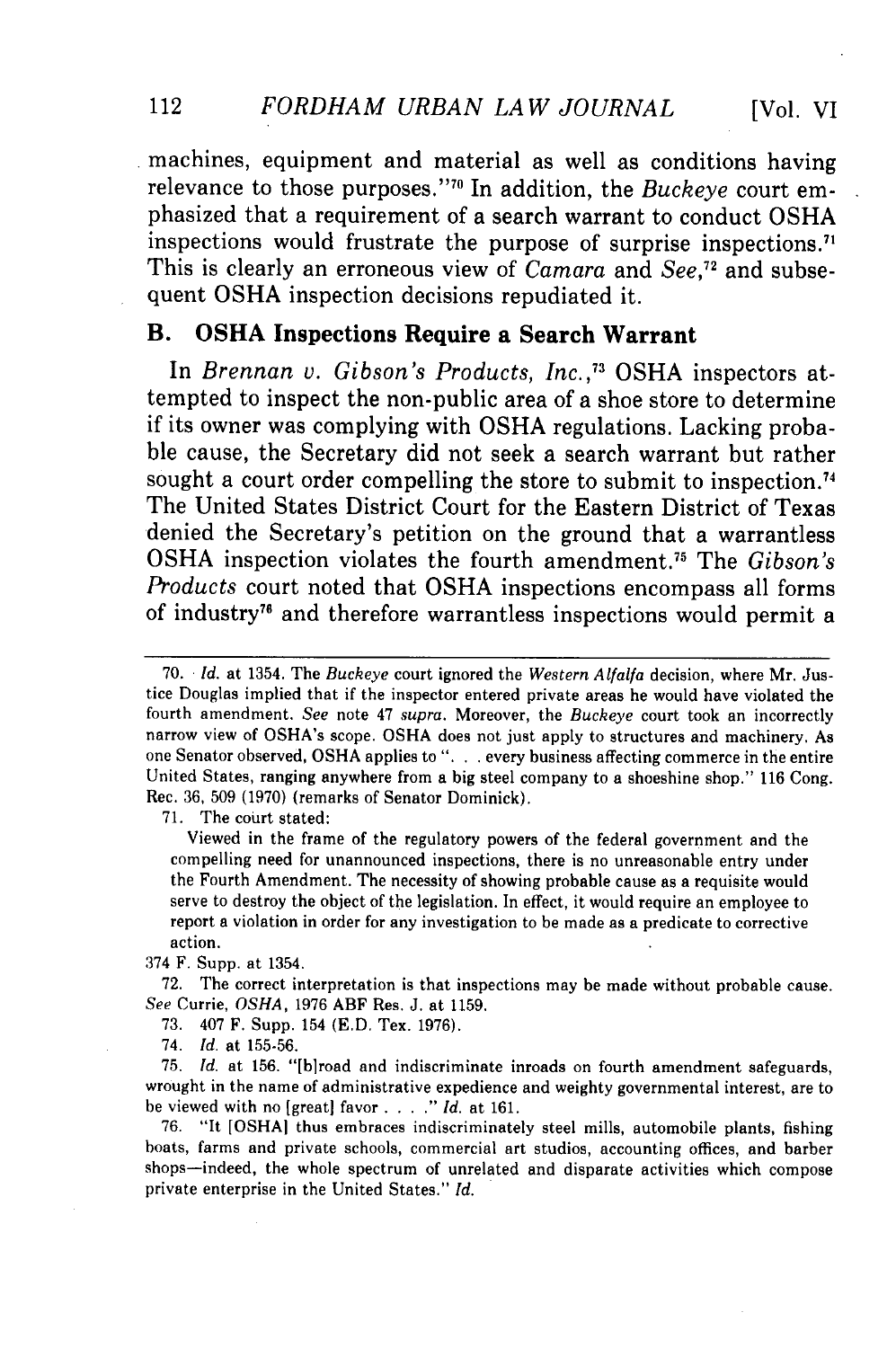#### 1977] *NOTES*

roving commission of inspectors to conduct inspections with unfettered discretion." The court held that OSHA inspections are authorized ". **.** . only when made by search warrant issued by a United States Magistrate or other judicial officer of the third branch under probable cause standards apropriate to administrative searches—that is, in a constitutional manner."<sup>78</sup>

*Dunlop v. Hertzler Enterprises, Inc.7 "* is in accord with *Gibson's Products.* In *Dunlop,* two OSHA inspectors failed to gain access for a routine inspection of Hertzler Enterprises. The inspectors returned with a search warrant<sup>80</sup> but were again denied entry. Thereupon, the Secretary sought a court order to compel Hertzler Enterprises to submit to an inspection."

The court first enumerated the requirements that an administrative inspection must meet to come within the *Colonnade* and *Biswell* rules.82 It then emphasized that in the absence of pervasive federal regulation<sup>83</sup> and because of OSHA's broad application, *Camara* and *See* govern OSHA inspections<sup>84</sup> and require a search warrant based on probable cause.<sup>85</sup>

**78.** *Id.*

**79.** 418 F. Supp. **627 (D. N.M. 1976).**

**80.** The inspectors did not have proof of probable cause when they applied for the search warrant. *Id.* at **628-29.**

**81.** *Id.*

82. First, the enterprise sought to be inspected must be engaged in a pervasively regulated business. The presence of this factor insures that warrantless inspection will pose only a minimal threat to justifiable expectations of privacy. Second, warrantless inspection must be a crucial part of a regulatory scheme designed to further an urgent federal interest. And third, the inspection must be conducted in accord with a statutorily authorized procedure, itself carefully limited as to time, place, and scope.

*Id.* at 631-32.

83. Hertzler Enterprises manufactured ammunition and paper boxes. *Id.*

84. "[lIt is presumed that Congress intended to empower the Administration to conduct nonconsensual inspections only pursuant to the authority of a warrant issued upon satisfaction of standards of probable cause which have been articulated in the area of administrative searches." *Id.* at 634.

85. The *Gibson's Products* court declined to declare the OSHA inspection provision unconstitutional. To achieve this result, the court did not interpret the phrase "enter without delay" found in **29** U.S.C. §657(a) to be the equivalent for "without a warrant." 407 F. Supp. at 162. The only suggestion that the statute contemplates warrantless searches is in the

<sup>77.</sup> *Id.* at **162.** The *Gibson's Products* court cited *Almeida-Sanchez v. United States,* <sup>413</sup> U.S. 266 (1973) (warrantless auto search by United States Immigration and Naturalization Service inspector violates the fourth amendment). Furthermore, the *Gibson's Products* court indicated that the store was not licensed by the federal government nor did the industry have a history of close regulation. 407 F. Supp. at 162.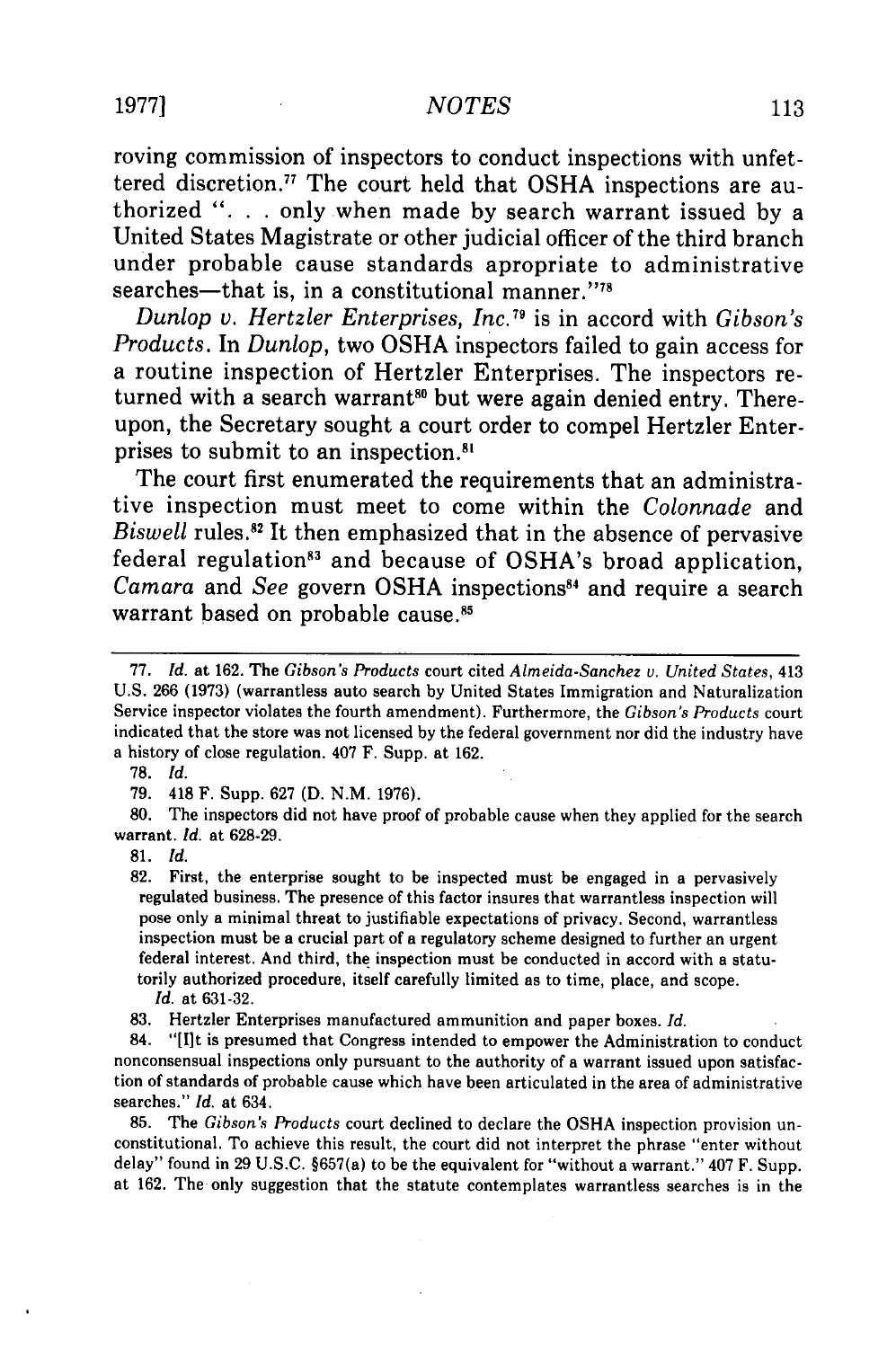In *Barlow's, Inc. v. Usery*,<sup>86</sup> the United States District Court for the District of Idaho, unlike the courts in *Gibson's Products* and *Hertzler Enterprises,* construed the OSHA inspection provision literally. The president of Barlow's<sup>87</sup> denied entry to an OSHA inspector because he did not have a search warrant.<sup>88</sup> The Secretary then sought and received a court order compelling entry, inspection and investigation. The president again refused the inspection and requested that a three-judge court be convened to enjoin enforcement of the Act on the ground that it violated the fourth amendment.

The three-judge court, in its literal reading of OSHA, concluded it was not the intention of Congress that a warrant be obtained for an OSHA inspection because there was no language in the statute requiring a warrant." Rejecting the decision in *Buckeye Industries,* the *Barlow's Inc.* court held, nevertheless, that such warrantless OSHA inspections are controlled by *Camara* and *See,* and require a search warrant." The court stated: "We **. .** .hold that the inspec-

minority views of a rejected version of the bill. *See* H.R. Rep. No. 1291, 91st Cong., 2d Sess. 55 (1970) (views of Representatives Scherle, Ashbrook, Eshleman, Collins, Landgrebe, and Ruth). The only discussion of the "without delay" phrase shows that it was intended to prevent an employer from preventing inspections by avoiding the inspector's presentation of credentials. 116 Cong. Rec. 38,709 (1970) (remarks of Congressman Galifianakas, quoting Congressman Steiger). The author of the "without delay" phrase reminded the House that inspections would have to be conducted in accordance with "applicable constitutional protections." *Id.* (remarks of Congressman Steiger). Yet during the hearings on the 1974 Review of OSHA, Senator Curtis submitted an amendment to the inspection provision. "(2) No inspection or investigation shall be undertaken ...unless the Secretary has probable cause to believe that there is **. .** .a violation... *"See* Occupational Safety and Health Act Review, 1974, 93d. Cong., 2d Sess. 17, 61 (1974) (statement of Senator Curtis).

86. 424 F. Supp. 437 (D. Idaho 1977).

87. Barlow's Corporation engaged in the installation of electrical and plumbing fixtures, heating and air conditioning units. *Id.* at 438.

88. *Id.* Nor did the inspector have probable cause to believe that a violation existed. *Id.* at 438-39.

89. *Id.* at 439.

90. [Wle decline the invitation to judicially redraft an enactment of Congress. Unlike the *Gibson's Products* court, we cannot accept the proposition that the language of the OSHA inspection provisions envision the requirement that a warrant be obtained before any inspection is undertaken. Certainly, Congress was able, had it wished to do so, to employ language declaring that a warrant must first be obtained, **.. .**and other necessary regulations. Congress did not do so and we refuse to accept that duty. *Id.* at 441 n. 4.

**91.** *Id.* at 440. The court relied on *Camara, See,* and *Western Alfalfa.* "[Elach was involved with statutory and regulatory schemes aimed at promoting and protecting public health and safety. The warrantless inspections authorized under OSHA likewise seek to promote public health and safety **.... "** *Id.* at 441.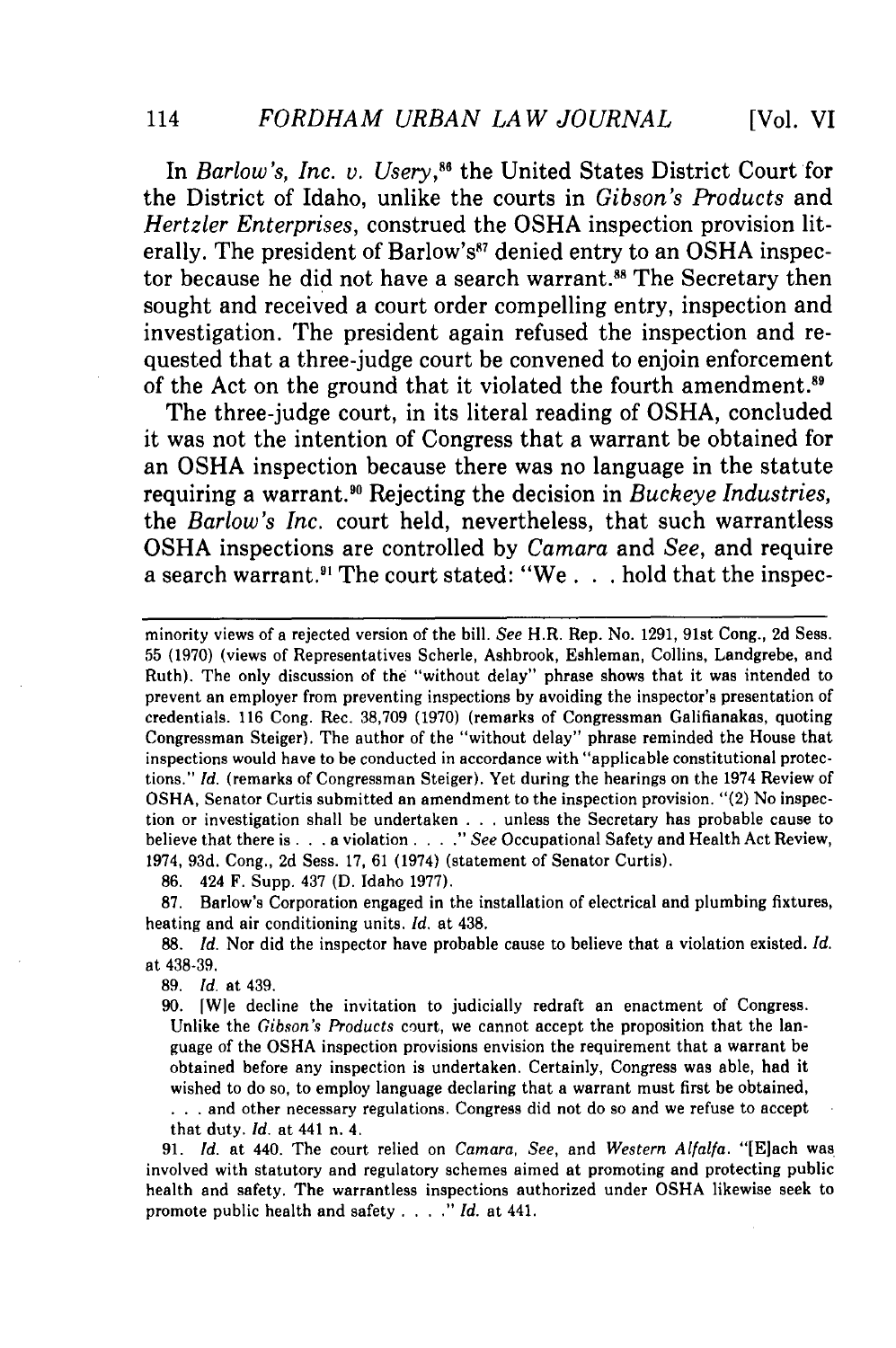tion provisions of **OSHA** which have attempted to authorize warrantless inspections of those business establishments covered **by** the Act, are unconstitutional as being violative of the Fourth Amend $ment." 92$ 

*Barlow's Inc.*, is an unfortunate digression<sup>33</sup> from a decisional trend that properly balances the safeguards of the fourth amendment with the need to ensure the health and safety of the worker. *Marshall v. Shellcast Corp.*,<sup>94</sup> follows the trend but adds a new element to the requirement of probable cause for an **OSHA** inspection. Two foundry companies denied access to **OSHA** inspectors who attempted to conduct an inspection pursuant to the National Emphasis Program **(NEP).95** The issue before the court was whether a report indicating that the accident rate in the iron and steel foundry industry was approximately three times that of employers generally was sufficient for probable cause in the absence of any particular violation or hazard on the defendant companies' premises.<sup>96</sup>

The United States District Court for the Northern District of Louisiana acknowledged that the use of an incident measure is appropriate for "singling out target industries."97 However, to meet the probable cause requirement for inspection of a specific corporation, **OSHA** must first seek any available information about the accident rate at that specific corporation.<sup>88</sup> Therefore, the court held "that

**<sup>92.</sup>** *Id.* at 442. However, the Acting Solicitor General applied for a stay of the *Barlow's Inc.* decision. Upon order of Mr. Justice Rehnquist of the Supreme Court of the United States, the *Barlow's Inc.* decision was "stayed insofar as it purports to restrain the conduct of applicant outside the District of Idaho, pending receipt of a response from respondent and further order of the Circuit Justice or of the Court." 45 **U.S.L.W. 3517** (Feb.1, **1977),** *appeal docketed,* No. **76-1143,** 45 **U.S.L.W. 3587** (Mar. **1, 1977).**

**<sup>93.</sup>** The *Barlow's Inc.* court confuses judicial redraftmanship with proper statutory construction. *See* note **85** *supra.*

<sup>94. 46</sup> **U.S.L.W. 2079** (Aug. **23, 1977).**

**<sup>95.</sup>** *Id.* **NEP** involves compliance inspections of particular industries, one of which is the iron and steel foundry industry. **NEP** is similar to the **OSHA** Target Industry Program (TIP). R. **SMITH, THE OCCUPATIONAL SAFETY AND HEALTH ACT 66 (1976),** provides an excellent statistical analysis of TIP's effect on the reduction of work-related injuries.

**<sup>96.</sup>** 46 **U.S.L.W.** at **2079-80.** One company also claimed that the **OSHA** inspection provision is unconstitutional. The court disagreed. "The failure of Congress to explicitly provide a procedure **by** which warrants can be obtained and probable cause established does not render the section itself unconstitutional. Constitutionality can, in essence, be saved **by** a requirement that such a showing and procedure be followed." *Id.* at **2079.**

**<sup>97.</sup>** *Id.* at **2080.**

**<sup>98.</sup>** There is dictum to the effect that a **NEP** report would meet the requirement of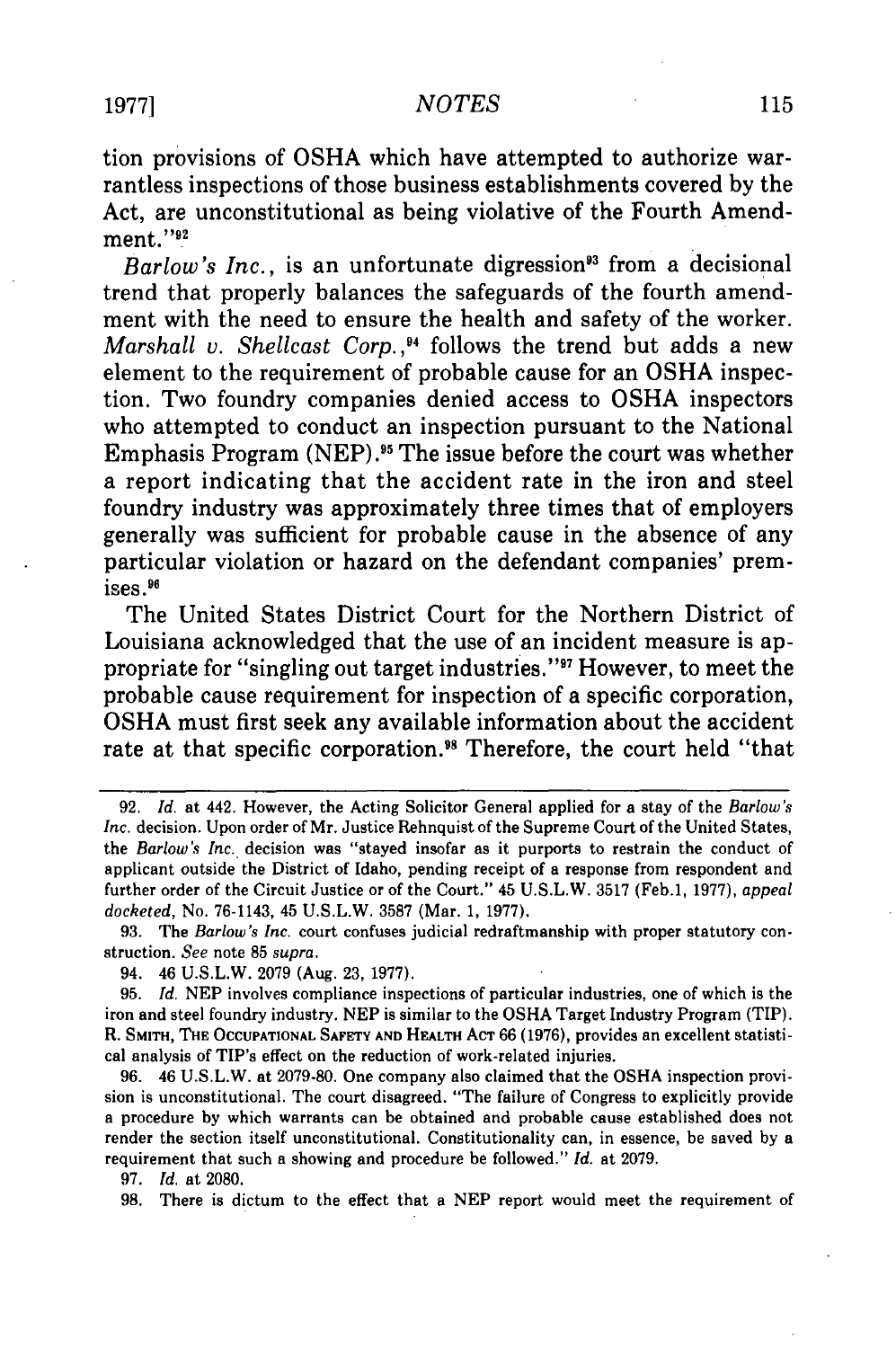where individualized information is present, OSHA or other similarly situated organizations cannot close their eyes to the individual situation, relying upon some national accumulated group of statistics.""

**[Vol.** VI

## **VI. Conclusion**

Administrative inspections of industries that are not subject to pervasive federal regulation must be based on the *Camara-See* rules that require probable cause for the issuance of a search warrant. Although the degree of probable cause varies with the public policy that the particular inspection statute seeks to implement, a warrantless administrative inspection clearly violates the fourth amendment. The *Colonnade-Biswell* rules pertain to administrative inspections of industries that are subject to pervasive regulation in the form of a federal license or a highly specific federal statute. Businessmen who engage in such regulated industries impliedly consent to inspection and therefore a warrantless inspection does not violate the fourth amendment.

The impact of OSHA on the reduction of work-related injuries is not yet clear;<sup>100</sup> however, the constitutionality of the inspection provision seems settled in the lower courts. Since OSHA inspections are applicable to all areas of industry, it is necessary that they be conducted with some restraint. It is therefore reasonable to require a search warrant based on the *Camara-See* rules of probable cause. Yet protection of the health and safety of the worker must not be sacrificed.<sup>101</sup>

As regulation has expanded and intensified, the administrative quest for facts and more facts has gained momentum and has seemingly become an

99. *Id.*

100. One author states that "it would not be surprising to find that OSHA has had a negligible impact on the overall injury rate in industry." *See* R. SMITH, **THE OCCUPATIONAL** SAFETY **AND** HEALTH **AcT** 67 (1967). Yet another concludes: "OSHA is an interesting combination of bold legislative initiative and faulty drafting .... In the main the procedures of the Act are daring and progressive." *See* Currie, *OSHA,* 1976 ABF REs.J. 1107, 1160 (1976).

101. The National Occupational Health Survey released a survey that indicates one out of four American workers is exposed on the job to some substance thought to be capable of causing death or disease. N.Y. Times, Oct. 3, 1977, at 1, col. 3.

116

probable cause if no specific information were available. "If the court were faced with a situation that certain industry measures, such as used in the NEP selection mechanism, were the only data available, the inference certainly could be drawn that those individual plants within the industry bore some investigation." *Id.*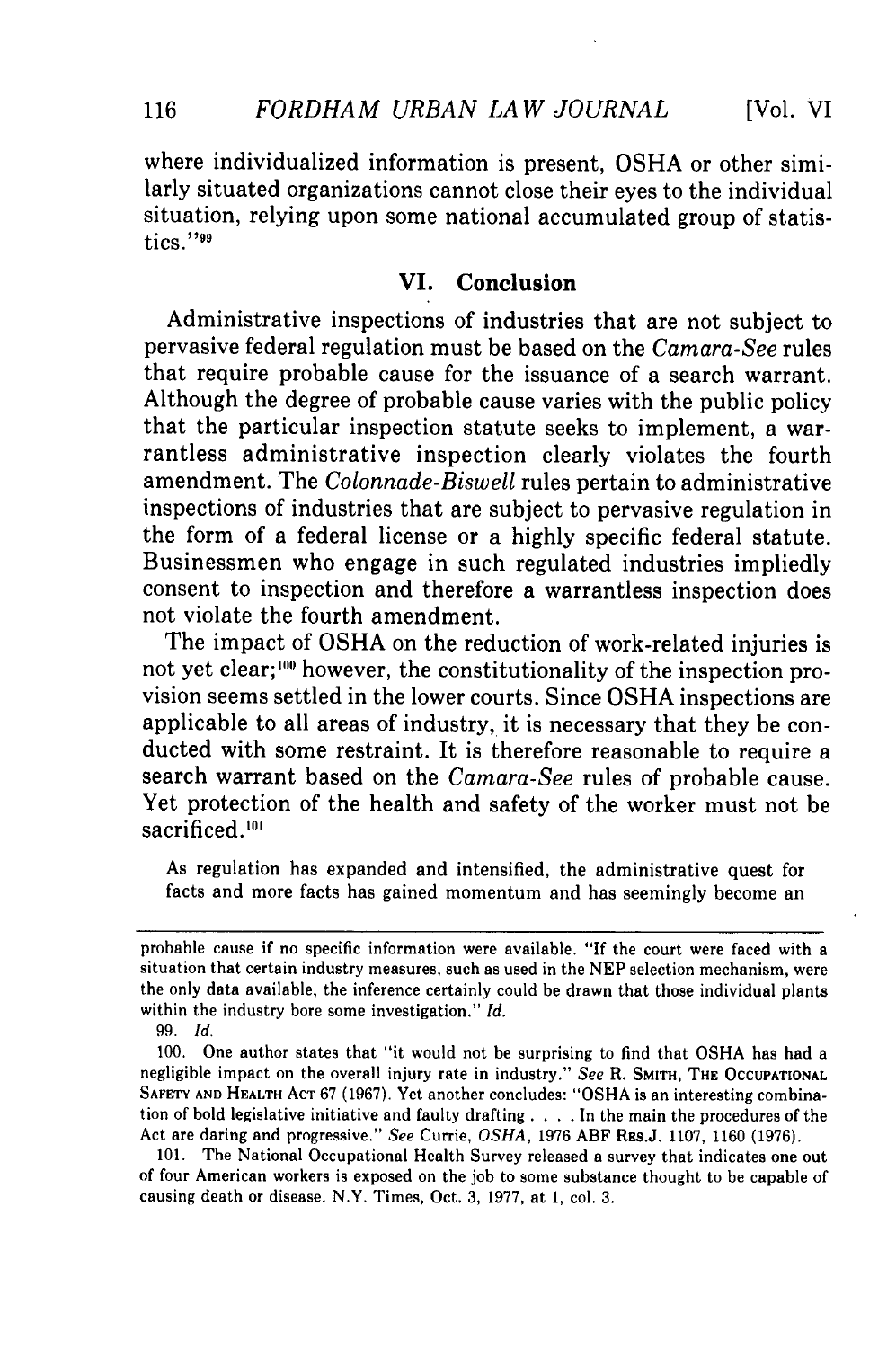irresistible force. This force has collided with what at first were apparently immovable constitutional principles concerning . . . searches and seizures **... .** The constitutional principles remained firm for a time but gradually weakened and crumbled. The force proved irresistible. Remnants of the constitutional principles are left standing, but only to an extent clearly consistent with permitting administrative agencies freely to secure factual materials needed to carry out the programs they administer.<sup>102</sup>

*Glenn J. Fuerth*

102. K. **DAVIS,** ADMINISTRATIVE **LAW** TEXT §3.01, at 53 (3d Ed. 1972).